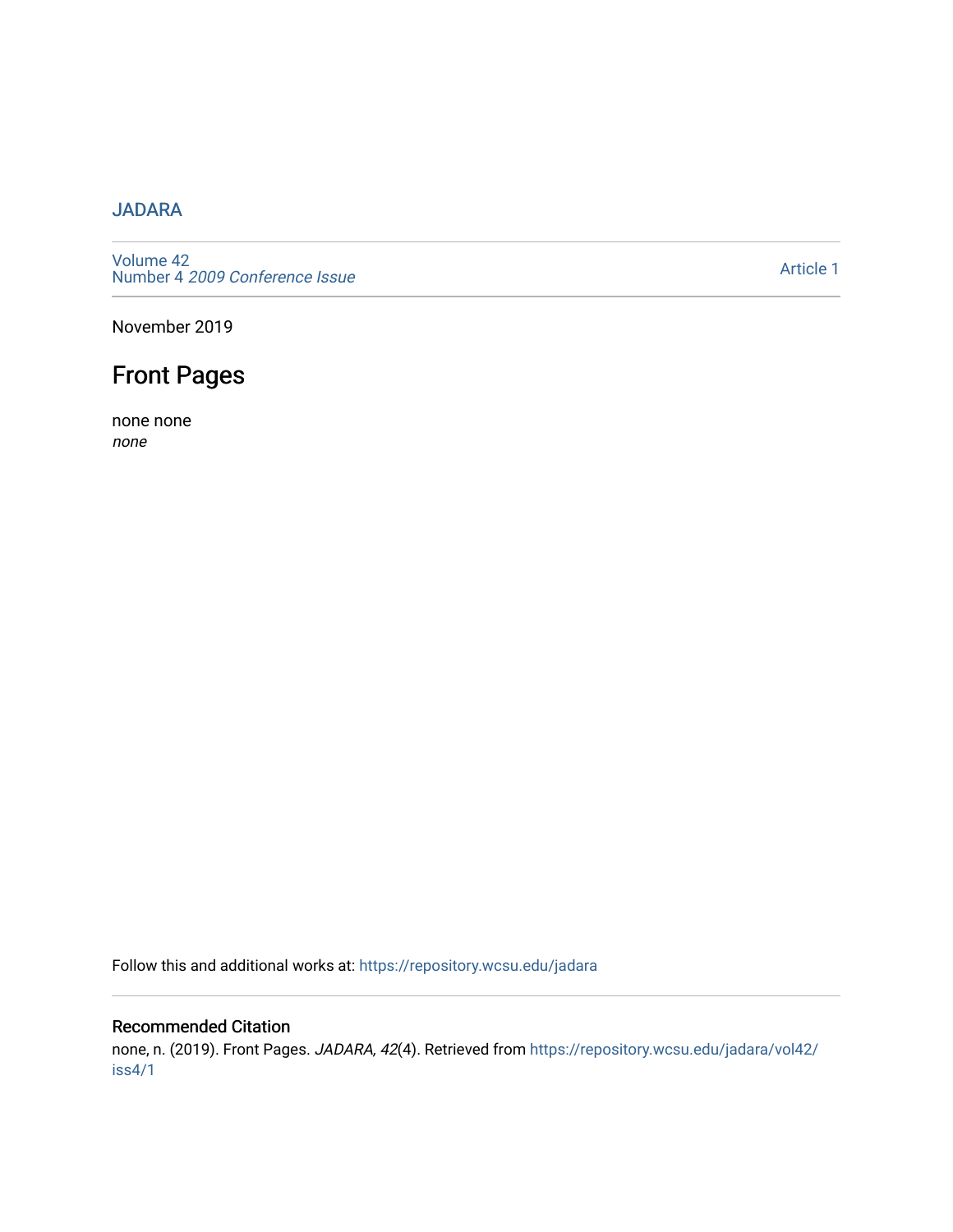

none: Front Pages

# **JADARA**

 $\mathsf{A}$ Journal for Professionals Networking for Excellence in **Service Delivery** with Individuals who are Deaf or Hard of Hearing

#### **2009 CONFERENCE ISSUE**

**ISSN 0899-9228** 

 $\mathbf{1}$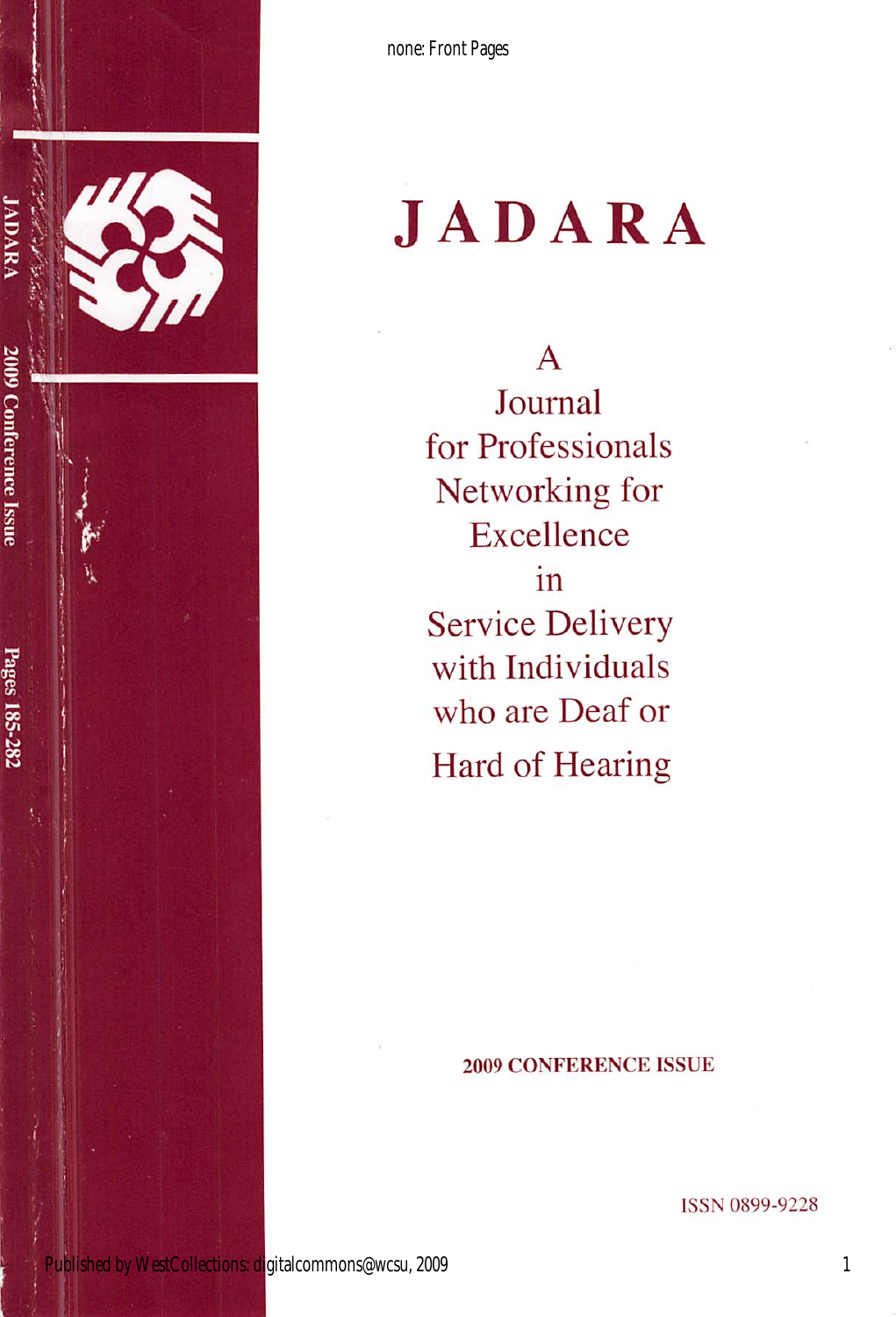*JADARA, Vol. 42, No. 4 [2009], Art. 1*



### The official publication of ADARA

An Organization for Professionals Networking for Excellence in Service Delivery with Individuals who are Deaf or Hard of Hearing

Co-Editors David M. Feldman, Barry University Gabriel Lomas, Western Connecticut State University

#### Editorial Review Board

Carol Carman Lawrence H. Pick University of Houston - Gallaudet University Clear Lake

Steven Hardy-Braz Shawn P. Saladin

Denise Kavin Steven R. Sligar

Irene Leigh McCay Vernon

Farmville, NC The University of Texas-Pan American

PEPNet-Northeast East Carolina University

Gallaudet University South Ponte Vedra Beach, FL

#### Copy Editors

Tricia Davis Eastern Kentucky University

Ana Lambrakopoulos Barry University

#### ©ADARA2009